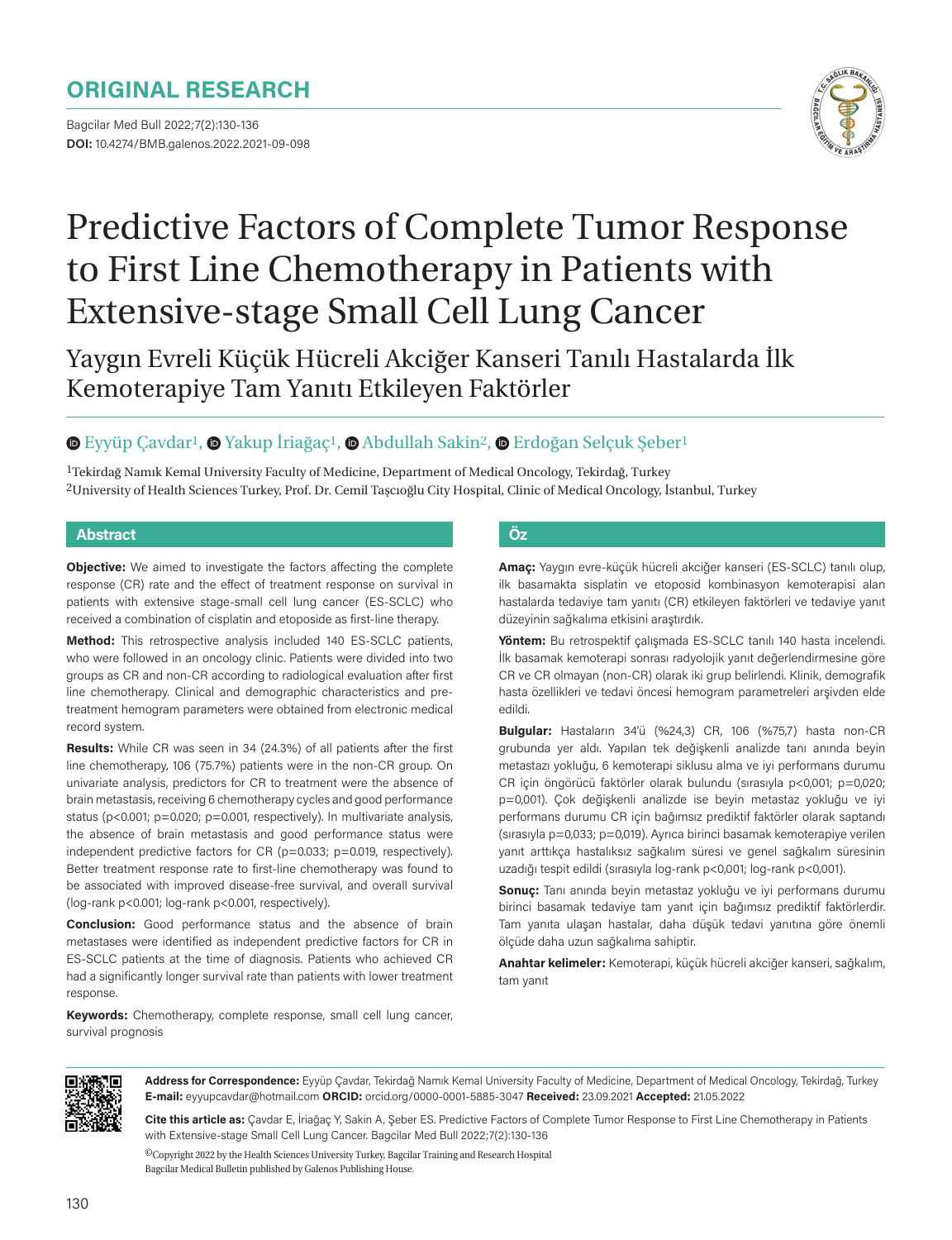# **Introduction**

According to 2021 data, lung cancer is the leading cause of cancer deaths worldwide (1). Despite the advancing medical science, its high mortality continues (2). Small cell lung cancer (SCLC), an aggressive subtype of lung cancer, is a neuroendocrine cancer and accounts for approximately 15% of lung cancers. Up to 60-70% of them are extensive stage-small cell lung cancer (ES-SCLC) at the time of diagnosis (3,4).

There are limited treatment options beneficial for survival in ES-SCLC. The combination of platinum (cisplatin or carboplatin) and etoposide continues to be the standard in initial treatment for SCLC, while the median overall survival (mOS) with this treatment is around 8-13 months (5,6). ES-SCLC patients have been reported to have an objective response rate up to 80% to chemotherapy while 20-30% of patients have a complete response (CR); however, the median response time is short and the 2-year survival rate is less than 10% (7-9). In addition, immunotherapy, PCI, and thoracic radiotherapy are known to prolong survival. Immunotherapies have not yet become a standard in many countries due to the fact that immunotherapies are expensive and therefore difficult to access (10). In treatment guidelines, prophylactic cranial irradiation (PCI) and thoracic radiotherapy are recommended as standard treatment approaches only in patients with a good response to chemotherapy (2,11,12).

In this study, we aimed to examine the factors affecting the treatment response in patients receiving cisplatin and etoposide, the most common regimen used as the first line treatment in ES-SCLC patients, and to evaluate the relationship between treatment response and survival.

# **Materials and Methods**

#### **Patients**

In our study, medical records of 140 consecutive patients with ES-SCLC at the time of diagnosis between the years of 2015 and 2020, who were treated in Tekirdağ Namık Kemal University Faculty of Medicine, Department of Medical Oncology, were analyzed retrospectively. Patients who received either etoposide  $(100 \text{ mg/m}^2; \text{ day } 1-3)$ and cisplatin (75 mg/m<sup>2</sup>; day 1 or 25 mg/m<sup>2</sup>; day 1-3) combination every 3 weeks chemotherapy were included in the study. The following were used as exclusion criteria: The presence of a different concomitant solid or hematological malignancy, acute infection, no evidence of extensive stage disease according to European Society for Medical Oncology guideline, being under 18 years of age, having an

autoimmune disease and a history of immunosuppressive drug use (2). In the staging of the patients, pre-treatment computed tomography, fluorine-18-fluorodeoxyglucose positron emission tomography/computed tomography and brain magnetic resonance imaging were used.

#### **Data Collection**

Eastern cooperative oncology group (ECOG) performance score, age, gender, smoking status, body mass index (BMI), site of metastasis, presence of superior vena cava syndrome (SVCS), status of receiving PCI, local radiotherapy, number of chemotherapy cycles received, laboratory parameters before initiation of the treatment (neutrophil count, thrombocyte count, hemoglobin value) obtained from blood serum samples were recorded from archive files. Performance scores of the patients were recorded as ECOG 0-1 and 2-3, and their use of cigarette pack/year was separated as over 50 pack/year and below 50 pack/year.

Treatment responses of the patients were determined from their imaging after the chemotherapy regimen was completed. Treatment response was evaluated with computed tomography imaging. As per the RECIST version 1.1, the best response after first-line chemotherapy was categorized as CR, partial response (PR), stable disease (SD) and progressive disease (PD). Intergroup evaluation was done by dividing into two groups as CR and non-CR (partial, stable or progression). Disease-free survival duration (DFS) was considered as the time from onset of disease to the date of radiological progression (according to modified RECIST version 1.1). mOS was calculated as the time from disease diagnosis to the date of death.

#### **Statistical Analysis**

SPSS 22.0 for Windows software was used for the statistical analysis. The Fisher's Exact test and the chi-square test for trend were used to assess the association between categorical or ordinal variables and the presence of CR. Univariate and multivariate analyses were performed using the logistic regression model. Survival analysis was done by the Kaplan-Meier method.

#### **Ethical Approval**

Ethics approval to carry out the study was provided by Clinical Research Ethics Committee of Tekirdağ Namık Kemal University (date: 27.04.2021, no: 2021.117.04.12).

# **Results**

One-hundred forty patients with ES-SCLC diagnosed according to the criteria included in the study were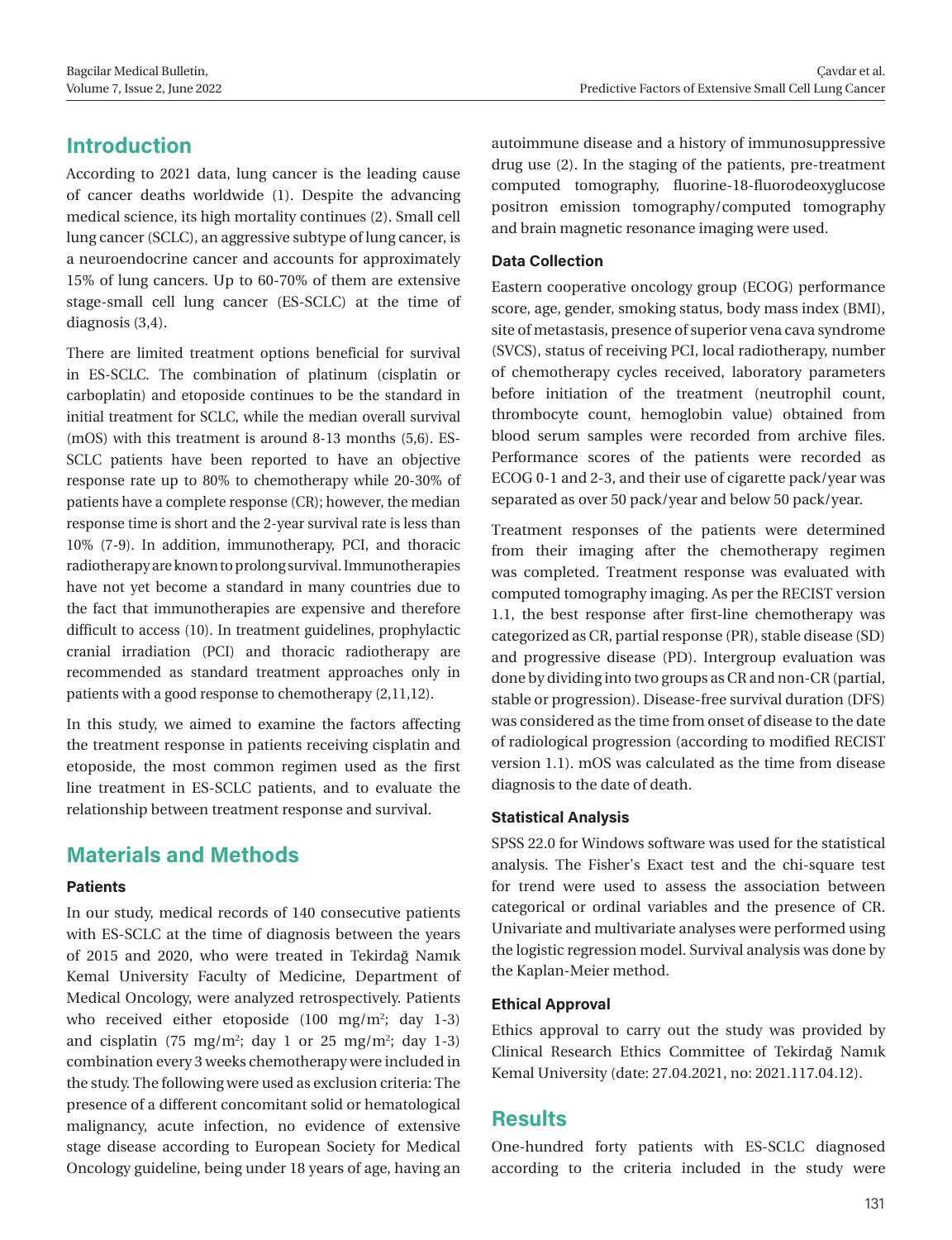included, 109 (77.7%) were male and 31 (22.1%) were female. The median age was 59 years (range: 25-81). Thirtyfour (24.3%) of patients achieved a CR to the first line of treatment, 104 (75.7%) patients were in the non-CR group. A total of 54 (41.2) patients received second line of treatment. One-hundred ten (78.6%) of entire patient population died during the study period completed (Table 1).

In the univariate analysis performed, patients without brain metastases, with an ECOG performance score of 0-1 at the time of diagnosis, and who received 6 chemotherapy cycles had a significantly higher CR response (p=0.001, p=0.018, p=0.020, respectively). Besides, the rate of progression seen after first-line chemotherapy, secondline treatment status and the rate of patients who died were higher in patients with non-CR treatment response (p<0.001, p<0.001, respectively). There was no relationship between age, gender, BMI, smoking history, presence of SVCS, extra-brain metastasis area, primary mass location (right/left) and hemoglobin value, platelet value and NLR (neutrophil-lymphocyte ratio) and treatment response to first chemotherapy (p>0.05) (Table 2).

Multivariate analysis of significant factors provided from univariate analyses showed that patients with 0-1 ECOG performance score at the time of diagnosis and those without brain metastases were frequently in the CR group (p=0.019, p=0.033, respectively) (Table 3).

We examined the relationship between the treatment response of the patients to the first chemotherapy and DFS and OS. We divided the initial treatment response into CR, PR, SD and PD. According to the Kaplan-Meier analysis, initial treatment response median DFS (mDFS) was 14.8 months [95% confidence interval (CI) 12.7-15.2], 7 months (95% CI 6.1-7.8), 4 months (95% CI 3.5-4.4), and 1 month, respectively (95% CI 0.6-1.3). There was a statistically significant difference between the groups for mDFS (log-rank p<0.001) (Figure 1). Patients' mOS were 20 months (95% CI 16.6-23.3), 11 months (95% CI 9.1-12.8), 6 months (95% CI 4.8-7.) for the CR, PR, SD and PD groups, respectively and 2 months ((95% CI 1.2-2.7). There was a statistically significant difference between the groups for mOS (long-rank p<0.001) (Figure 2).

# **Discussion**

One-hundred fourty patients diagnosed with ES-SCLC were examined in our study. The aim of this study was to evaluate the relationship between treatment response and survival after first-line chemotherapy in ES-SCLC

| <b>Table 1. Patients' characteristics</b>        |                         |               |      |  |  |  |  |
|--------------------------------------------------|-------------------------|---------------|------|--|--|--|--|
| <b>Characteristic</b>                            |                         | n             | ℅    |  |  |  |  |
| Gender                                           | <b>Female</b>           | 31            | 22.1 |  |  |  |  |
|                                                  | Male                    | 109           | 77.9 |  |  |  |  |
| Age                                              | <b>Median (min-max)</b> | 59 (25-81)    |      |  |  |  |  |
| <b>Smoking</b>                                   | No                      | 4             | 2.9  |  |  |  |  |
|                                                  | Yes                     | 136           | 97.1 |  |  |  |  |
| Cigarettes package/year                          | Over 50                 | 70            | 50.0 |  |  |  |  |
|                                                  | Below 50                | 70            | 50.0 |  |  |  |  |
| <b>BMI</b>                                       | <b>Mean-SD</b>          | 24.0±4.5      |      |  |  |  |  |
| <b>ECOG</b> group                                | $0 - 1$                 | 105           | 75.0 |  |  |  |  |
|                                                  | $2 - 3$                 | 35            | 25.0 |  |  |  |  |
| Localization                                     | Right                   | 77            | 55.0 |  |  |  |  |
|                                                  | Left                    | 63            | 45.0 |  |  |  |  |
| <b>SVCS</b>                                      | No                      | 131           | 93.6 |  |  |  |  |
|                                                  | <b>Yes</b>              | 9             | 6.4  |  |  |  |  |
| <b>Brain met</b>                                 | No                      | 114           | 81.4 |  |  |  |  |
|                                                  | Yes                     | 26            | 18.6 |  |  |  |  |
| <b>Pleura met</b>                                | No                      | 109           | 77.9 |  |  |  |  |
|                                                  | Yes                     | 31            | 22.1 |  |  |  |  |
| Contra-lung met                                  | No                      | 115           | 82.1 |  |  |  |  |
|                                                  | Yes                     | 25            | 17.9 |  |  |  |  |
| <b>Liver met</b>                                 | <b>No</b>               | 102           | 72.9 |  |  |  |  |
|                                                  | Yes                     | 38            | 27.1 |  |  |  |  |
| <b>Adrenal met</b>                               | <b>No</b>               | 102           | 72.9 |  |  |  |  |
|                                                  | Yes                     | 38            | 27.1 |  |  |  |  |
| <b>Bone met</b>                                  | No                      | 69            | 49.3 |  |  |  |  |
|                                                  | Yes                     | 71            | 50.7 |  |  |  |  |
| #Of CT cycles                                    | <b>Median (min-max)</b> | $6(1-6)$      |      |  |  |  |  |
| $Hb$ (g/dL)                                      | <b>Mean-SD</b>          | $12.6 - 1.7$  |      |  |  |  |  |
| <b>PLT (103/uL)</b>                              | <b>Mean-SD</b>          | 306.2±121.9   |      |  |  |  |  |
| <b>NLR</b>                                       | Mean-SD                 | $4.3 \pm 3.0$ |      |  |  |  |  |
| <b>Response after first</b><br>series            | СR                      | 34            | 24.3 |  |  |  |  |
|                                                  | <b>PR</b>               | 68            | 48.6 |  |  |  |  |
|                                                  | <b>SD</b>               | 15            | 10.7 |  |  |  |  |
|                                                  | <b>PD</b>               | 23            | 16.4 |  |  |  |  |
| <b>Local RT</b>                                  | <b>Not received</b>     | 112           | 80.0 |  |  |  |  |
|                                                  | <b>Received</b>         | 28            | 20.0 |  |  |  |  |
| <b>Prophylactic cranial</b><br>irradiation (PCI) | <b>Not received</b>     | 118           | 84.3 |  |  |  |  |
|                                                  | <b>Received</b>         | 22            | 15.7 |  |  |  |  |
| <b>Second series treatment</b>                   | No                      | 77            | 58.8 |  |  |  |  |
|                                                  | <b>Yes</b>              | 54            | 41.2 |  |  |  |  |
| <b>First series treatment</b>                    | No                      | 7             | 5.0  |  |  |  |  |
|                                                  | <b>Yes</b>              | 133           | 95.0 |  |  |  |  |
| <b>Final status</b>                              | <b>Alive</b>            | 30            | 21.4 |  |  |  |  |
|                                                  | <b>Exitus</b>           | 110           | 78.6 |  |  |  |  |

BMI: Body mass index, ECOG: Eastern cooperative oncology group, SVCS: Superior vena cava syndrome, CT: Chemotherapy, Hb: Hemoglobin, PLT: Levels of platelet, NLR: Neutrophil-to-lymphocyte ratio, CR: Complete response, PR: Partial response, SD: Stable disease, PD: Progressive disease, RT: Radiotherapy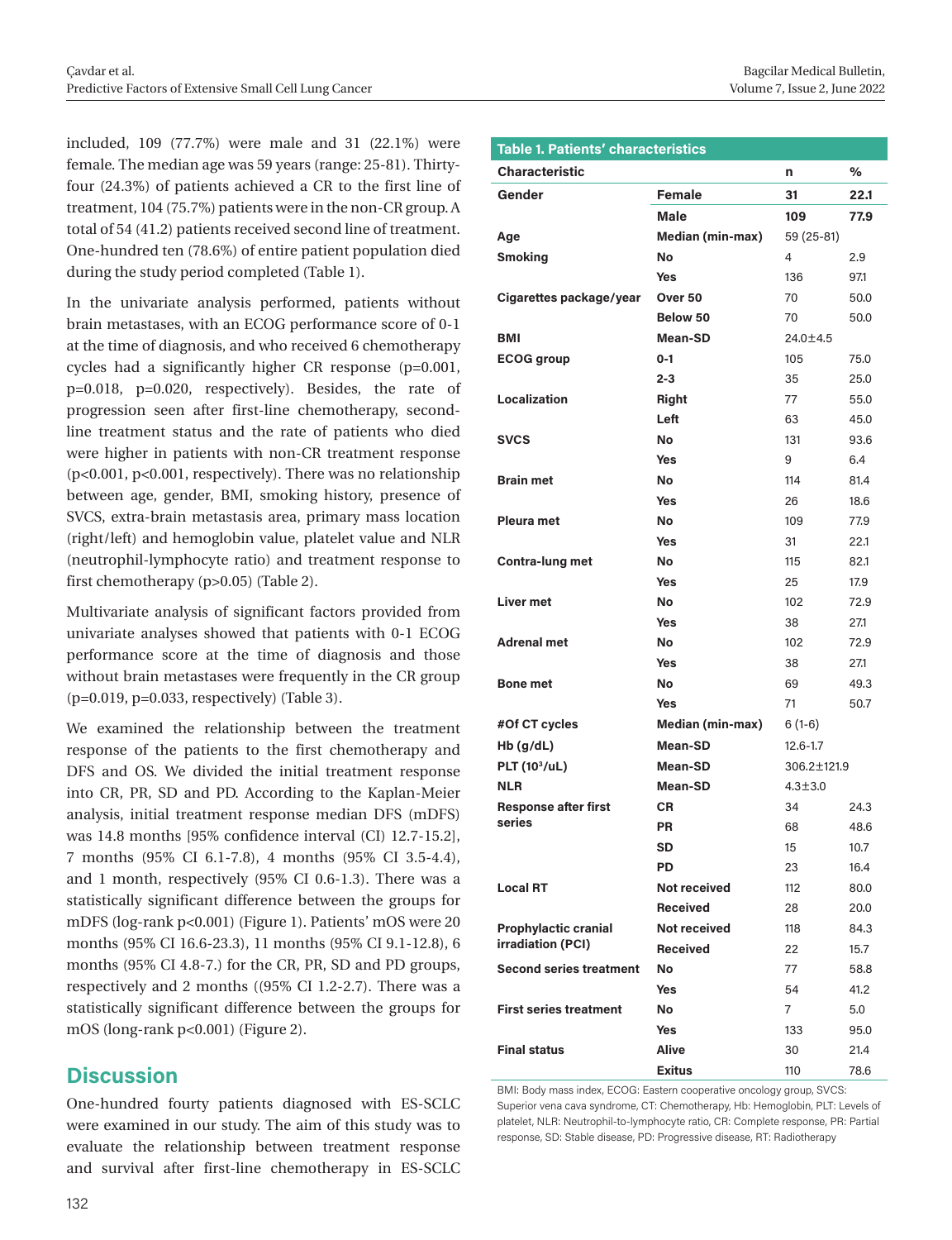#### **Table 2. Patients' characteristics according to treatment groups**

| Characteristics*          |                     | Complete                 |                      | Non-<br>complete |          | р       |
|---------------------------|---------------------|--------------------------|----------------------|------------------|----------|---------|
|                           |                     | n                        | %                    | n                | %        |         |
| Gender                    | Female              | 9                        | 26.9                 | 22               | 20.8     | 0.485   |
|                           | Male                | 25                       | 73.1                 | 84               | 79.2     |         |
| Age                       | Median<br>(min-max) | 58 (25-74)<br>60 (41-81) |                      |                  | 0.798    |         |
| <b>Smoking</b>            | No                  | 0                        | 0.0                  | 4                | 3.8      | 0.576   |
|                           | Yes                 | 34                       | 100.0                | 102              | 96.2     |         |
| <b>Cigarettes</b>         | Over 50             | 18                       | 52.9                 | 52               | 49.1     | 0.693   |
| package/<br>year          | Below 50            | 16                       | 47.1                 | 54               | 50.9     |         |
| <b>BMI</b>                | Mean-SD             |                          | 24.9±4.1<br>23.6±4.6 |                  |          | 0.935   |
| <b>ECOG</b>               | $0 - 1$             | 33                       | 97.1                 | 72               | 67.9     | 0.001   |
| group                     | $2 - 3$             | 1                        | 2.9                  | 34               | 32.1     |         |
| Localization              | Right               | 20                       | 58.8                 | 57               | 53.8     | 0.607   |
|                           | Left                | 14                       | 41.2                 | 49               | 46.2     |         |
| <b>SVCS</b>               | No                  | 31                       | 91.2                 | 100              | 94.3     | 0.454   |
|                           | Yes                 | 3                        | 8.8                  | 6                | 5.7      |         |
| <b>Brain met</b>          | No                  | 30                       | 88.2                 | 84               | 79.2     | 0.001   |
|                           | Yes                 | 4                        | 11.8                 | 22               | 20.8     |         |
| Pleura met                | No                  | 27                       | 79.4                 | 82               | 77.4     | 0.802   |
|                           | Yes                 | 7                        | 20.6                 | 24               | 22.6     |         |
| Contra-lung               | No                  | 30                       | 88.2                 | 85               | 80.2     | 0.286   |
| met                       | Yes                 | 4                        | 11.8                 | 21               | 19.8     |         |
| <b>Liver met</b>          | No                  | 25                       | 73.0                 | 77               | 72.6     | 0.919   |
|                           | Yes                 | 9                        | 26.0                 | 29               | 27.4     |         |
| <b>Adrenal met</b>        | No                  | 26                       | 76.0                 | 76               | 71.7     | 0.586   |
|                           | Yes                 | 8                        | 23.0                 | 30               | 28.3     |         |
| <b>Bone met</b>           | No                  | 20                       | 58.8                 | 49               | 46.2     | 0.201   |
|                           | Yes                 | 14                       | 41.2                 | 57               | 53.8     |         |
| #Of CT<br>cycles          | Median<br>(min-max) |                          | $6(4-6)$             |                  | $5(1-6)$ |         |
| $Hb$ (g/dL)               | Mean $\pm$ SD       | $12.8 \pm 1.7$           |                      | $12.5 \pm 1.7$   |          | 0.536   |
| PLT (10 <sup>3</sup> /uL) | Mean $\pm$ SD       | 322-125.6                |                      | 299.7 (121.1)    |          | 0.409   |
| <b>NLR</b>                | Mean $\pm$ SD       | $4.2 + 3.6$              |                      | $4.4 \pm 2.7$    |          |         |
| <b>Response</b>           | СR                  | 34                       | 100.0                | 0                | 0.0      | <0.001  |
| after first               | PR                  | 0                        | 0.0                  | 68               | 64.2     |         |
| series                    | SD                  | 0                        | 0.0                  | 15               | 14.2     |         |
|                           | PD                  | 0                        | 0.0                  | 23               | 21.7     |         |
| <b>First series</b>       | No                  | 7                        | 20.6                 | 0                | 0.0      | <0.001  |
| treatment                 | Yes                 | 27                       | 79.4                 | 106              | 100.0    |         |
| Second                    | No                  | 10                       | 29.4                 | 67               | 68.4     | <0.001  |
| series<br>treatment       | Yes                 | 24                       | 70.6                 | 31               | 31.6     |         |
| <b>Final status</b>       | Alive               | 15                       | 44.1                 | 15               | 14.2     | < 0.001 |
|                           | Exitus              | 19                       | 55.9                 | 91               | 85.8     |         |

\* Important values are shown in bold. BMI: Body mass index, ECOG: Eastern cooperative oncology group, SVCS: Superior vena cava syndrome, CT: Chemotherapy, Hb: Hemoglobin, PLT: Levels of platelet, NLR: Neutrophil-tolymphocyte ratio, CR: Complete response, PR: Partial response, SD: Stable disease, PD: Progressive disease

| Table 3. Multivariate analysis for complete response |           |           |               |        |       |  |  |  |  |
|------------------------------------------------------|-----------|-----------|---------------|--------|-------|--|--|--|--|
| <b>Characteristics</b>                               |           | <b>OR</b> | 95% CI for OR |        | p     |  |  |  |  |
| ECOG performance 2-3 vs 0-1<br>score                 |           | 11.670    | 1.493         | 91.197 | 0.019 |  |  |  |  |
| #Of CT cycles<br>received                            |           | 0.776     | 0.583         | 1.033  | 0.082 |  |  |  |  |
| <b>Presence of brain</b><br>metastasis               | Yes vs no | 2.631     | 1.082         | 6.395  | 0.033 |  |  |  |  |

Important values are shown in bold. ECOG: Eastern cooperative oncology group, CT: Chemotherapy, CI: Confidence interval, OR: Odds ratio

patients and to evaluate predictive factors for CR. Similar to previous studies, the rate of patients with CR in our study was 24.3% (7-9,13). A significant relationship was found between first-line treatment response (CR, PR, SD or PD) and median OS (mOS) and median DFS (mDFS). One of the main findings was that the more patients responded to the first treatment, the longer they had survival duration. CR treatment response was higher in those with 0-1 ECOG performance score, those without brain metastases at the time of diagnosis, and those who received more firstline chemotherapy cycles. Good performance status and absence of brain metastases were found to be independent predictors for CR in multivariate analysis.

The disadvantage of the performance score is that it can be affected by many acute events during the disease process, but it is known in studies conducted since 1970 that this score is an important prognostic factor in SCLC patients (14-19). However, there are limited studies in the literature comparing the relationship between chemotherapy response and performance status. Tummarello et al. (20) and de Wet et al. (21) showed that performance status was related to treatment response. Consistently, in our study, good performance status was determined as a predictive factor for CR to treatment (20,21). In our study, it was seen that those with better ECOG performance score had significantly more CR to first line chemotherapy than those with poor performance.

In our study, those who received a median of 6 cycles of chemotherapy achieved a higher CR response than those who received a median of 5 cycles of chemotherapy. In previous studies, a comparison of 4-6 cycles was performed and no difference was reported for CR (22,23). The reason for achieving meaningful results in our study may be due to the fact that all patients in the CR group received at least 4 cycles of chemotherapy. This result is consistent with the literature and international guidelines (2,24-27). Nevertheless, the fact that the number of chemotherapy cycles seen as predictive in the univariate analysis was not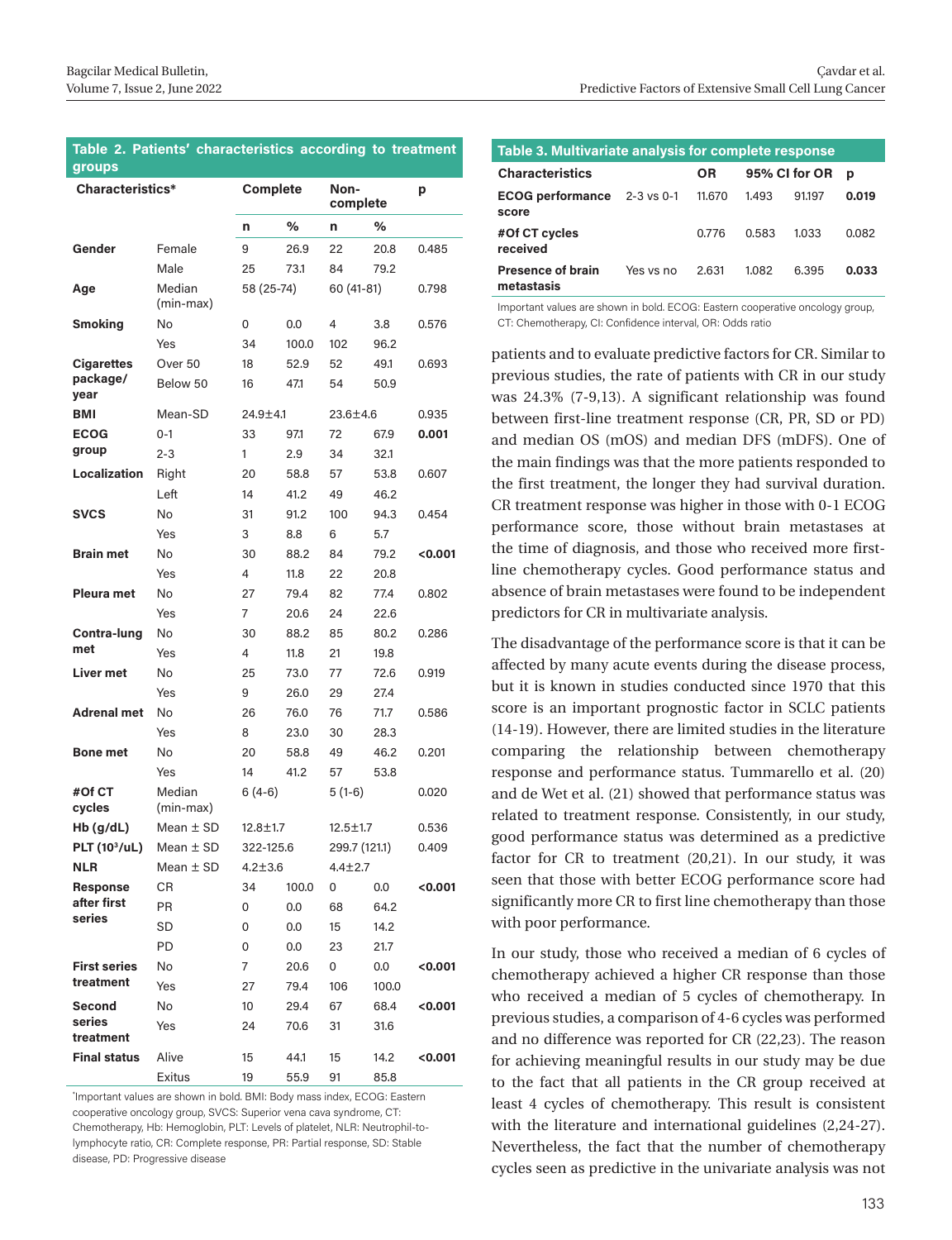

**Figure 1.** Kaplan-Meier curves displaying the estimated disease free survival probability for 4 different groups of treatment response in ED-SCLC patients receiving cisplatin etoposide combination in the first line therapy

*mDFS: Median free survival, CR: Complete response, PR: Partial response, SD: Stable disease, PD: Progressive disease*



**Figure 2.** Kaplan-Meier curves displaying the estimated overall survival probability for 4 different groups of Treatment Response in ED-SCLC patients receiving cisplatin etoposide combination in the first line therapy

*mDFS: Median free survival, CR: Complete response, PR: Partial response, SD: Stable disease, PD: Progressive disease*

found as an independent predictive factor in the multivariate analysis and this may be due to its high correlation with the ECOG, in which the number of chemotherapy cycles received is analyzed together.

In the studies of Bremnes et al. (28), Früh et al. (24), and Gerdan et al. (29), the presence of brain metastasis was reported as an important prognostic factor for ES-SCLC. In our study, the presence of brain metastases at the time of diagnosis predicted poor response to first-line treatment response. This may be due to the low chemotherapy efficacy in the treatment of brain metastases due to the blood-brain barrier, and therefore not to show its maximum effect or from the effect of brain metastasis on performance and treatment compliance (30).

In previous studies, there are consistent results with higher treatment response and better survival of patients (27,31- 33). However, there are also reports on that the first line treatment response does not benefit survival in this disease with rapid recurrence (34,35). In our study, it was observed that as the first line treatment response increased, the patients reached better mOS and mDFS times. Accordingly, the highest mOS and mDFS were observed in patients with CR response, while the lowest survival durations were found in patients with PD responses. There is no consensus on this issue in the literature and it still remains controversial. This situation may depend on the characteristic of the tumor, the characteristics of the selected patients or the status of receiving advanced chemotherapy and the chemotherapy regimens chosen.

There are many studies in the literature reporting that NLR and PLR, which are considered systemic inflammatory markers, are prognostic for ES-SCLC (14,19,36,37). In the studies of Torres-Durán et al. (38) and Huang and Shi (39), smoking status has been reported as a poor prognostic factor. In addition, there are several studies reporting the prognostic role of bone, liver and other organ metastasis (28,40). In our study, these factors were also included in our comprehensive analysis; however, they were not found to be independent predictive factors for CR.

#### **Study Limitations**

Some factors that were previously determined to be prognostic and predictive could not be examined (e.g. uric acid, neuron-specific enolase, weight loss, alkaline phosphatase, lactate dehydrogenase), which is among the limiting factors of our study, because it was a single-center and retrospective study. However, our study analyzed patient and treatment characteristics more comprehensively than previous studies. In addition, detailed analysis of treatment groups and sole inclusion of patients receiving cisplatin and etoposide combination therapy for survival analysis evaluation increased the sensitivity of our evaluation.

# **Conclusion**

This study demonstrated that better performance score and brain metastasis status at the time of diagnosis are independent predictive factors for CR, which is the main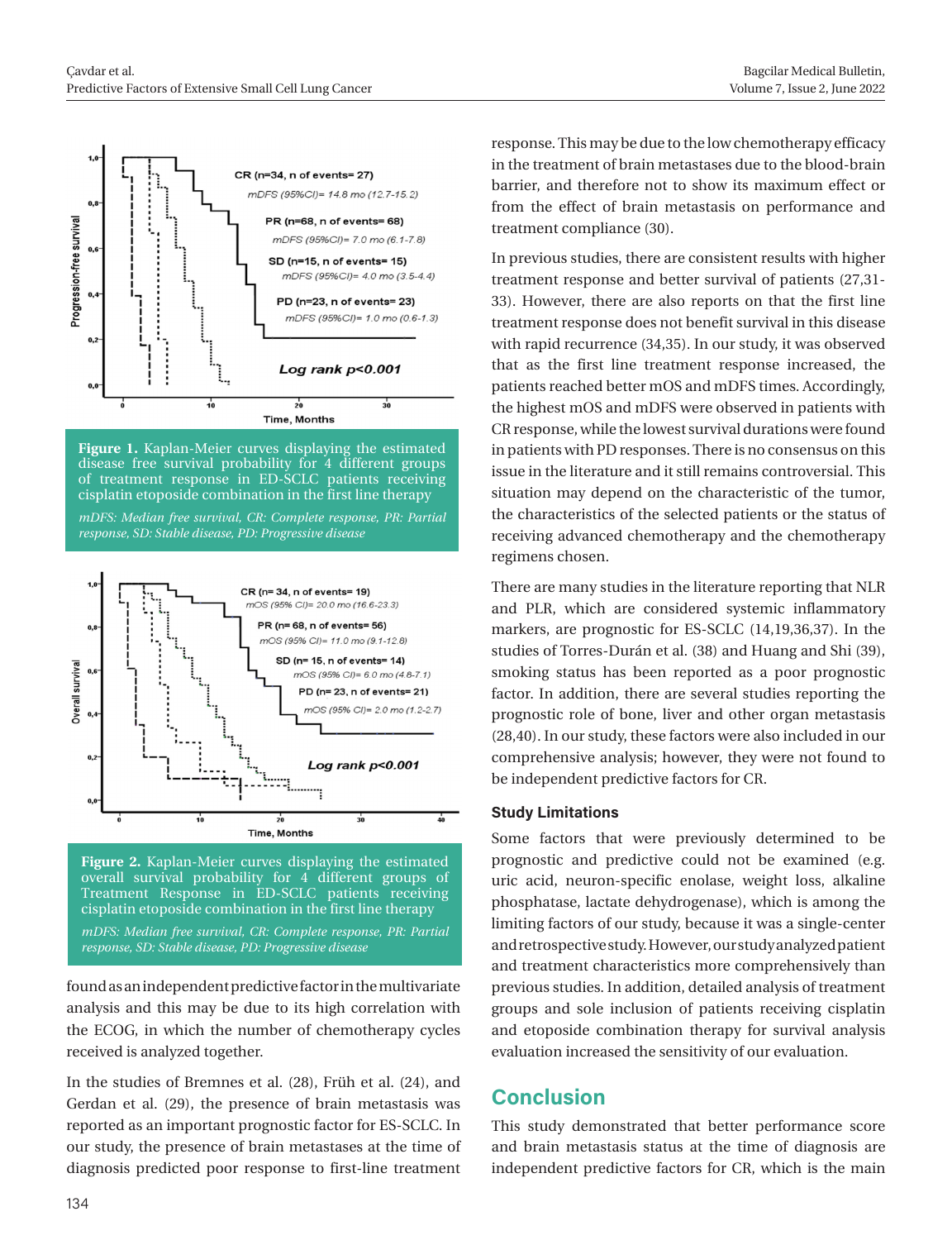treatment goal in ES-SCLC patients. Prognostic factor analysis and investigation of effective treatments are needed, as overall survival times are short even if patients diagnosed with ES-SCLC are treated. Finding predictive markers with such studies may be useful both for patient classification in future studies and for patient-specific treatment and follow-up decisions.

#### **Ethics**

**Ethics Committee Approval:** Ethics approval to carry out the study was provided by Clinical Research Ethics Committee of Tekirdağ Namık Kemal University (date: 27.04.2021, no: 2021.117.04.12).

**Informed Consent:** Patient consent was not required for this study.

**Peer-review:** Internally and externally peer-reviewed.

#### **Authorship Contributions**

Concept: E.Ç., E.S.Ş., Design: E.Ç., Y.İ., A.S., Data Collection or Processing: E.Ç., A.S., Y.İ., Analysis or Interpretation: E.Ç., Y.İ., E.S.Ş., Literature Search: E.Ç., A.S., Writing: E.Ç., E.S.Ş., Manuscript Review and Revisation: E.Ç., Y.İ., A.S., E.Ş.S.

**Conflict of Interest:** No conflict of interest was declared by the authors.

**Financial Disclosure:** The authors declared that this study received no financial support.

## **References**

- 1. Siegel RL, Miller KD, Fuchs HE, Jemal A. Cancer Statistics, 2021. CA Cancer J Clin 2021;71(1):7-33.
- 2. Dingemans AC, Früh M, Ardizzoni A, Besse B, Faivre-Finn C, Hendriks LE, et al. Small-cell lung cancer: ESMO Clinical Practice Guidelines for diagnosis, treatment and follow-up. Ann Oncol 2021;32(7):839-853.
- 3. Owonikoko TK, Dahlberg SE, Khan SA, Gerber DE, Dowell J, Moss RA, et al. A phase 1 safety study of veliparib combined with cisplatin and etoposide in extensive stage small cell lung cancer: A trial of the ECOG-ACRIN Cancer Research Group (E2511). Lung Cancer 2015;89(1):66-70.
- 4. Zimmerman S, Das A, Wang S, Julian R, Gandhi L, Wolf J. 2017-2018 Scientific Advances in Thoracic Oncology: Small Cell Lung Cancer. J Thorac Oncol 2019;14(5):768-783.
- 5. Rossi A, Di Maio M, Chiodini P, Rudd RM, Okamoto H, Skarlos DV, et al. Carboplatin- or cisplatin-based chemotherapy in first-line treatment of small-cell lung cancer: The COCIS meta-analysis of individual patient data. J Clin Oncol 2012;30(14):1692-1698.
- 6. Farago AF, Keane FK. Current standards for clinical management of small cell lung cancer. Transl Lung Cancer Res 2018;7(1):69-79.
- 7. Demedts IK, Vermaelen KY, Van Meerbeeck JP. Treatment of extensive-stage small cell lung carcinoma: current status and future prospects. Eur Respir J 2010;35(1):202-215.
- 8. Socinski MA, Weissman C, Hart LL, Beck JT, Choksi JK, Hanson JP, et al. Randomized phase II trial of pemetrexed combined with either cisplatin or carboplatin in untreated extensive-stage smallcell lung cancer. J Clin Oncol 2006;24(30):4840-4847.
- 9. Foster NR, Qi Y, Shi Q, Krook JE, Kugler JW, Jett JR, et al. Tumor response and progression-free survival as potential surrogate endpoints for overall survival in extensive stage small-cell lung cancer. Cancer 2011;117(6):1262-1271.
- 10. Ventola CL. Cancer Immunotherapy, Part 3: Challenges and Future Trends. P T 2017;42(8):514-521.
- 11. Rudin CM, Ismaila N, Hann CL, Malhotra N, Movsas B, Norris K, et al. Treatment of Small-Cell Lung Cancer: American Society of Clinical Oncology Endorsement of the American College of Chest Physicians Guideline. J Clin Oncol 2015;33(34):4106-4111.
- 12. Kalemkerian GP, Loo BW, Akerley W, Attia A, Bassetti M, Boumber Y, et al. NCCN Guidelines Insights: Small Cell Lung Cancer, Version 2.2018. J Natl Compr Canc Netw 2018;16(10):1171-1182.
- 13. Ihde DC, Mulshine JL, Kramer BS, Steinberg SM, Linnoila RI, Gazdar AF, et al. Prospective randomized comparison of highdose and standard-dose etoposide and cisplatin chemotherapy in patients with extensive-stage small-cell lung cancer. J Clin Oncol 1994;12(10):2022-2034.
- 14. Sakin A, Sahin S, Yasar N, Demir C, Arici S, Gerdeli C, et al. The Relation between Hemogram Parameters and Survival in Extensive-Stage Small Cell Lung Cancer. Oncol Res Treat 2019;42(10):506-514.
- 15. Hong S, Kang YA, Cho BC, Kim DJ. Elevated serum C-reactive protein as a prognostic marker in small cell lung cancer. Yonsei Med J 2012;53(1):111-117.
- 16. Simmons CP, Koinis F, Fallon MT, Fearon KC, Bowden J, Solheim TS, et al. Prognosis in advanced lung cancer - A prospective study examining key clinicopathological factors. Lung Cancer 2015;88(3):304-309.
- 17. Azam F, Wong H, Green JA, Marshall E. Poor performance status small cell lung cancer: Who should we treat? J Clin Oncol 2011;29(Suppl 15):e17502-e17502.
- 18. Benna H El, Gabsi A, Mejri N, Labidi S, Daoud N, Afrit M, et al. Small Cell Lung Cancer in Good Performance Status: A Mono-Center Tunisian Study. Int J Cancer Manag 2018;11(2):e9355.
- 19. Xie D, Marks R, Zhang M, Jiang G, Jatoi A, Garces YI, et al. Nomograms Predict Overall Survival for Patients with Small-Cell Lung Cancer Incorporating Pretreatment Peripheral Blood Markers. J Thorac Oncol 2015;10(8):1213-1220.
- 20. Tummarello D, Graziano F, Giordani P, Cellerino R. Factors influencing response to second-line treatment with teniposide (VM26) in patients with progressive small cell lung cancer (SCLC). Anticancer Res 1993;13(4):1055-1058.
- 21. de Wet M, Falkson G, Rapoport BL. Small cell lung cancer: analysis of factors influencing the response to treatment and survival. Oncology 1994;51(6):523-534.
- 22. Sallam M, Wong H, Escriu C. Treatment beyond four cycles of first line Platinum and Etoposide chemotherapy in real-life patients with stage IV Small Cell Lung Cancer: a retrospective study of the Merseyside and Cheshire Cancer network. BMC Pulm Med 2019;19(1):195.
- 23. Veslemes M, Polyzos A, Latsi P, Dimitroulis J, Stamatiadis D, Dardoufas C, et al. Optimal duration of chemotherapy in small cell